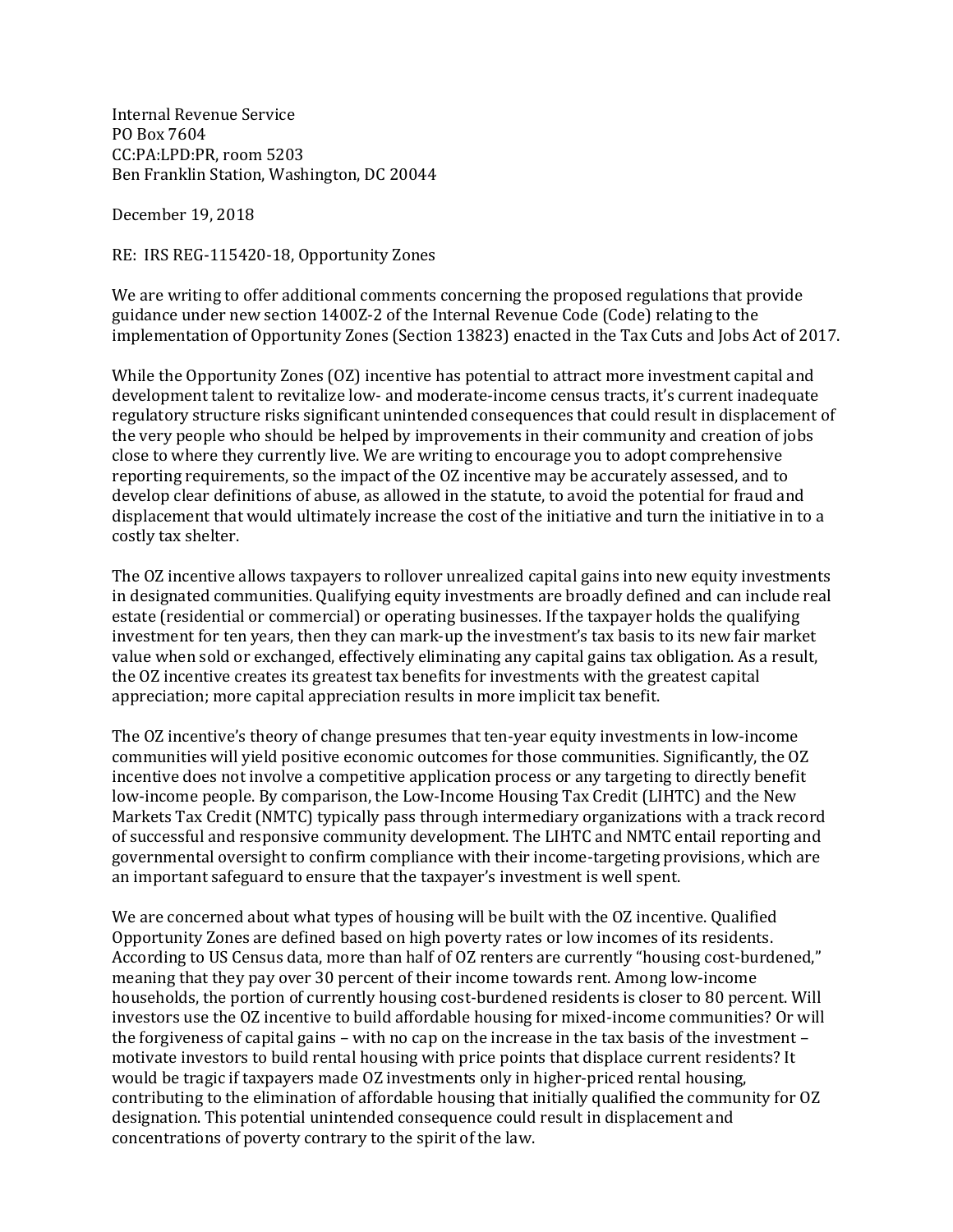With this context for our comments, we focus on two key areas: 1) defining and preventing abuse and 2) reporting requirements to track the outcomes of the OZ incentive.

# **I. Rules to prevent abuse**

# *Discussion*

The Opportunity Zone legislation directs the Secretary to "prescribe such regulations as may be necessary or appropriate to carry out the purposes of this section, including … (C) rules to prevent abuse."<sup>1</sup> Until Treasury clarifies the definition of "abuse" and how this authority will be exercised, taxpayers will be cautious in seeking and developing OZ investments. The legislation does not indicate what types of abuse the Secretary should give special attention to, other than what is "necessary or appropriate to carry out the purposes of this section."<sup>2</sup>

Anti-abuse provisions in the Code vary significantly, each crafted for a particular subsection in the Code. The American Bar Association's peer-reviewed tax journal cites a general definition of antiabuse provisions as rules "designed to prevent a taxpayer from achieving a result which is inconsistent with a dominant policy of the law by altering the tax consequences which would otherwise have flowed from a transaction to others more consistent with that policy."<sup>3</sup> While many anti-abuse rules focus on tax avoidance as a necessary element,<sup>4</sup> that does not fully capture the policy violation that should be the focus of anti-abuse rules of OZ incentives. It would be a tragic outcome if OZ investments contributed to the elimination of the affordable housing that initially qualified the community for OZ designation.

We are concerned that OZs could unintentionally harm residents without adequate parameters to guard against displacement or prevent predatory capital from becoming an eligible investment. NHC believes that any investments targeted specifically at distressed communities with the purpose of deferring an investor's capital gains taxes must demonstrate a community benefit and demonstrate that it does not displace residents or eliminate affordable housing without a plan for replacement to be eligible for the tax incentive. Changes in the mix of sizes and types of housing or reduction of units should not be considered abuse if supported by market studies and high vacancy in the housing size/units that are changed or eliminated, provided no residents are displaced.

l

<sup>1</sup> Section 1400Z-2(e)4(C).

<sup>2</sup> Section 1400Z-2(f) addresses the consequences of a failure of the Qualified Opportunity Fund (QOF) to maintain the '90 percent' investment standard.

<sup>3</sup> Frank V. Battle, Jr. *The Appropriateness of Anti-Abuse Rules in the U.S. Income Tax System* 48 TAX LAWYER 801 (1995).

<sup>4</sup> Another commenter summarized the Code's anti-abuse provisions as follows:

Many (but by no means all) anti-abuse rules focus on the purpose, motive or intent of the taxpayer in determining whether the anti-abuse rule should apply. Some anti-abuse rules are triggered by a transaction that has as its principal purpose the avoidance of the principles of the applicable provision; some others merely require "a" principal purpose. Some anti-abuse rules explicitly require a finding of tax avoidance as a principal purpose. Some rules equate a principal purpose of circumventing the underlying purpose of the applicable provision as constituting tax avoidance. *Some require no purpose at all – just a result "inconsistent with the purpose" of the rule at hand*. [emphasis added]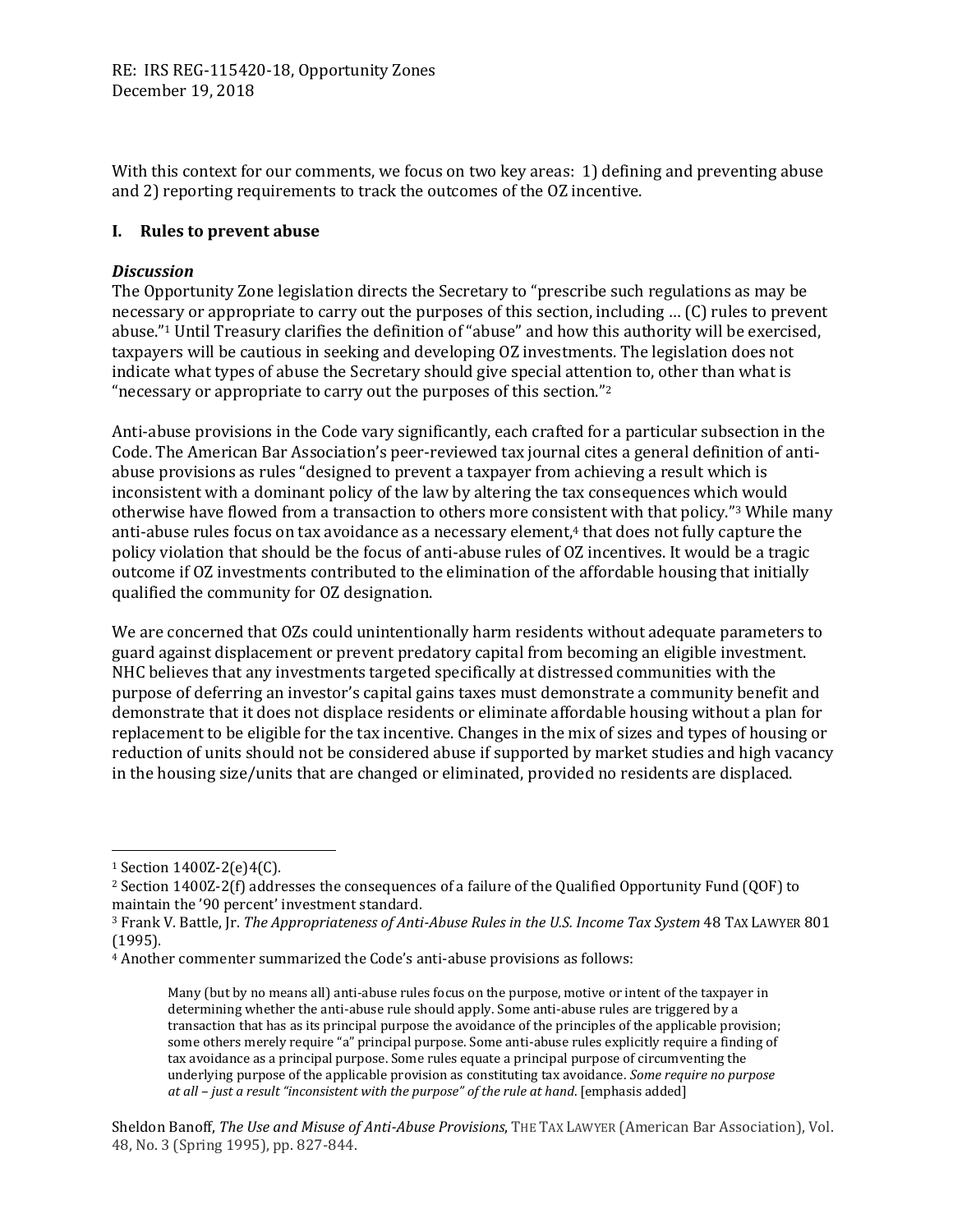RE: IRS REG-115420-18, Opportunity Zones December 19, 2018

### *Requested Regulation*

Taxpayers and QOFs need clarity on the definition of prohibited abuse.

We suggest that the Secretary issue regulations, as directed by the statute, to define abuse as any investment that does not provide a direct and sustained community benefit to the residents living in the census tract. We recommend that in Opportunity Zones, "abuse" be defined as:

"a partnership, entity, plan, or arrangement that is inconsistent with the purposes of the OZ statute, which seeks to create opportunity in communities where:

- **(A)** the poverty rate for such tract is at least 20 percent, or
- **(B) (i)** in the case of a tract not located within a metropolitan area, the median family income for such tract does not exceed 80 percent of statewide median family income, or

**(ii)** in the case of a tract located within a metropolitan area, the median family income for such tract does not exceed 80 percent of the greater of statewide

median family income or the metropolitan area median family income (AMI). Subparagraph (B) shall be applied using possession-wide median family income in the case of

census tracts located within a possession of the United States.

Penalty for "abuse" - Should a residential development fail to meet these criteria, capital gains must be paid on the percent of the investment not affordable to families above 80 percent of AMI. If the average cost of a unit is not affordable to families under 125 percent of AMI, then the entire development should be excluded from OZ treatment.

Tresury should also eliminate any benefit if the new development displaces residents of housing affordable to households at or below 80 percent of AMI or eliminates any affordable housing and does not replace it with housing affordable at the same or lower income levels in the same or adjacent areas. Benefits should not be eliminated where a market study and high vacancy rates at the property evidence low demand for the eliminated units.

#### **II. Annual Reporting on Investments and Outcomes**

#### *Discussion*

The Tax Cuts and Jobs Act statute does not describe any reporting requirements, but the Conference Report was explicit about Congressional expectations related to annual reporting requirements:

The Secretary or the Secretary's delegate is *required* to report annually to Congress on the opportunity zone incentives beginning 5 years after the date of enactment. The report *is* to include an assessment of investments held by [the] qualified opportunity fund[s] nationally and at the State level. To the extent the information is available, the report is to include the number of qualified opportunity funds, the amount of assets held in qualified opportunity funds, the composition of qualified opportunity fund investments by asset class, and the percentage of qualified opportunity zone census tracts designated under the provision that have received qualified opportunity fund investments. The report *is* also to include an assessment of the impacts and outcomes of the investments in those areas on economic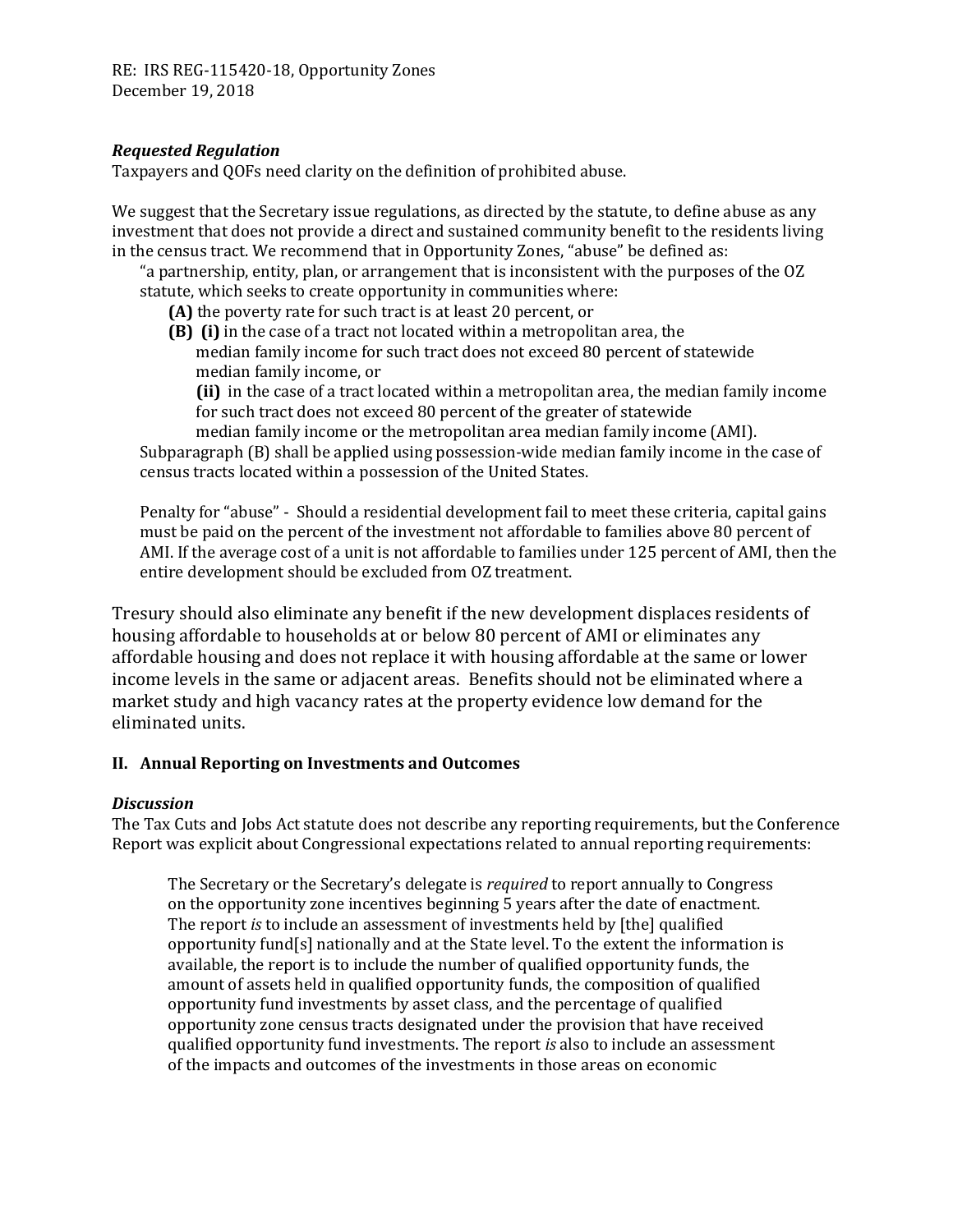RE: IRS REG-115420-18, Opportunity Zones December 19, 2018

> indicators including job creation, poverty reduction and new business starts, and other metrics as determined by the Secretary.5 [*emphasis added*]

Treasury has direct experience collecting and analyzing the type of data necessary for this task: the primary example is the CDFI Fund's operation of the NMTC program in cooperation with the IRS. Every year, the CDFI Fund receives data on the economic outcomes of projects that were funded with qualified NMTC equity investments.<sup>6</sup> In any given year, the CDFI Fund receives reports on outstanding portfolios of over \$20 billion in NMTC qualified low-income community investments. The Community Investment Impact System (CIIS) is the web-based data collection system that NMTC "allocatees" use to submit their Institution Level Reports (ILRs) and Transaction Level Reports (TLRs) to the CDFI Fund. The ILR provides summary organizational, financial, lending and impact data about the institution submitting the report. The TLR provides detailed information on the loans and investments made by the institution in low-income communities.

Treasury also successfully collected data on small business loans and investments enrolled in the State Small Business Credit Initiative (SSBCI) from 2011-17. Treasury's SSBCI program received and analyzed data on more than 21,000 loans and investments exceeding \$10 billion. The annual data collection included census tract location, financing amount, other simultaneous financing, NAICS code, year of incorporation, sales and number of full time equivalent (FTE) jobs.

Treasury has consistently demonstrated the capacity to design a data collection system for a reasonable number of variables in QOFs and QOZ Property with a light touch that will not discourage use of the incentive.

# *Recommended Annual Reporting Requirements*

NHC recommends that the Treasury Department issue a Request for Information (RFI) on the collection of data from Opportunity Funds that are registered with the IRS so that it may prepare a detailed report to Congress as required by the Conference Report. This will allow early adopters of QOFs to be aware of potential reporting requirements and to offer comments on any issues involving collection and reporting. We believe these data points will already be collected as part of any QOF's standard business procedures and that annual reporting to Treasury outside of the procedures for filing tax returns will not be an undue burden. Among the data points for consideration, we recommend:

- 1. The number of assets held in qualified opportunity funds
- 2. The composition of qualified opportunity fund investments by asset class of QOZ Property (QOZ stock, QOZ partnership interest, or QOZ business property)
- 3. The percentage of qualified opportunity zone census tracts designated under the provision that have received qualified opportunity fund investments
- 4. Date of investment

 $\overline{\phantom{0}}$ 

- 5. Census tract of QOZ Business Property (for all investments)
- 6. The dollar amount of the investment in QOZ property
- 7. The number of rental housing units at the time of acquisition
- 8. The number of rental housing units in each QOZ property that are affordable to a household earning less than 80 percent of AMI or less than 125 percent of AMI in contiguous tracts before the QOF investment

<sup>5</sup> Conference Report to Accompany H.R. 1 - Tax Cuts and Jobs Act, p. 539, December 15, 2017.

<sup>6</sup> The CDFI Fund has allocated \$3.5 billion in NMTC each year since 2010. Allocatees report on the outcomes of the qualified low-income community investments for seven years after deployment.